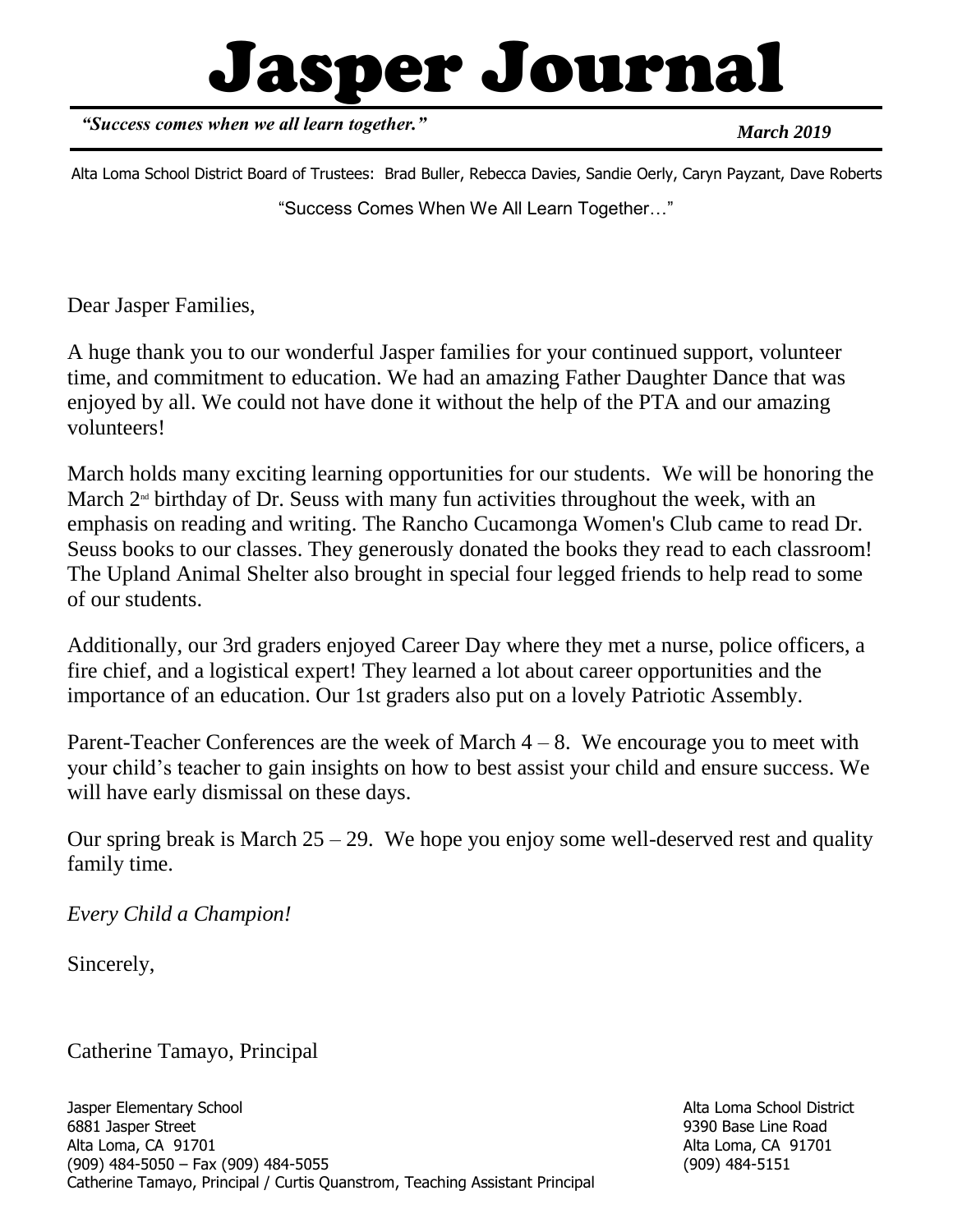**3/25-3/29 Spring Break – No School**

1:00-2:00 Chozen Karate-Last One

3/1 8:00 Champion Assembly

2:30-3:30 Robotics

Spring Pictures

3/11 2:30-3:30 Robotics 3/12 2:45 PTA Meeting

3/14 Spelling Bee

2:30-3:30 Chozen Karate 3/2 9:00-12:00 Festival of Arts VJH

6:00 ALSD Board Meeting

8:00 Champion Assembly

3/10 Daylight Saving Time Begins –

3/13 Student Store during lunch

3/15 8:00 Champion Assembly

12:30 Book mobile

1st Grade STATS 3/18 A.R.-DJ Glow Party 12:30-1:00 K-2<sup>nd</sup> 1:05-1:40 3rd & 4<sup>th</sup>  $1:45-2:20$  5<sup>th</sup> & 6<sup>th</sup>

3/19 2:00 Fire Drill

Spoon

2:30-3:30 Chozen Karate

2:30-3:30 Robotics-Last One

1:00 GATE Day-Field Trip

9:30 6<sup>th</sup> Grade Orientation

3/20 Modified day, 1:00 dismissal for grades 1-6

5:00-9:00 PM Dine Out-Burger IM & Golden

11:00 Kindergarten HERO/WOW Assembly

3/21 8:15 6<sup>th</sup> Grade Panoramic Group Picture

3/22 All Kindergarten students 8:00-12:05 8:00 HERO/WOW Assembly

 $12:30-1:00$  1st & 2<sup>nd</sup> Grade 1:05-1:35 3rd & 4<sup>th</sup> Grade 1:40-2:20  $5^{th}$  &  $6^{th}$  Grade 5:15 Indoor Movie Night

3/4 8:15 Honors Assembly – Grades 4<sup>th</sup> -6<sup>th</sup>

3/5 Modified day, 1:00 dismissal for grades 1-6

3/6 Modified day, 1:00 dismissal for grades 1-6

3/7 Modified day, 1:00 dismissal for grades 1-6 3/8 Modified day, 1:00 dismissal for grades 1-6

Set clocks ahead one hour

11:00 Kindergarten Champion Assembly

11:00 Kindergarten Champion Assembly

### **March**

11:00 Kindergarten Champion Assembly

### **Fevers**

 sent home from school due to a fever, If your child has a fever at home or is they must be fever free for 24 hours with out taking medicine before returning to school.

## **Spring Break March 25-29**

Friday, March 23rd is a **Modified Day** for all students! Grades 1-6 will be dismissed at 1:00. All Kinders will attend 8:00 – 12:05.

# **Reminder To All 6th Grade Parents**

Your student will need the Tdap Immunization prior to entering  $7<sup>th</sup>$ grade! Please turn in the form by the **end of April** so that your child's registration for junior high is not delayed! Spring Break is the perfect time to schedule your doctor's appointment and have your child immunized.

# **Transfer Information**

The application window for Intra and Inter District Transfers will be open beginning February 1st, 2019. Applications for Intra-District transfers will not be accepted after March 22<sup>nd</sup>, 2019. Applications for Inter district transfer requests will remain open.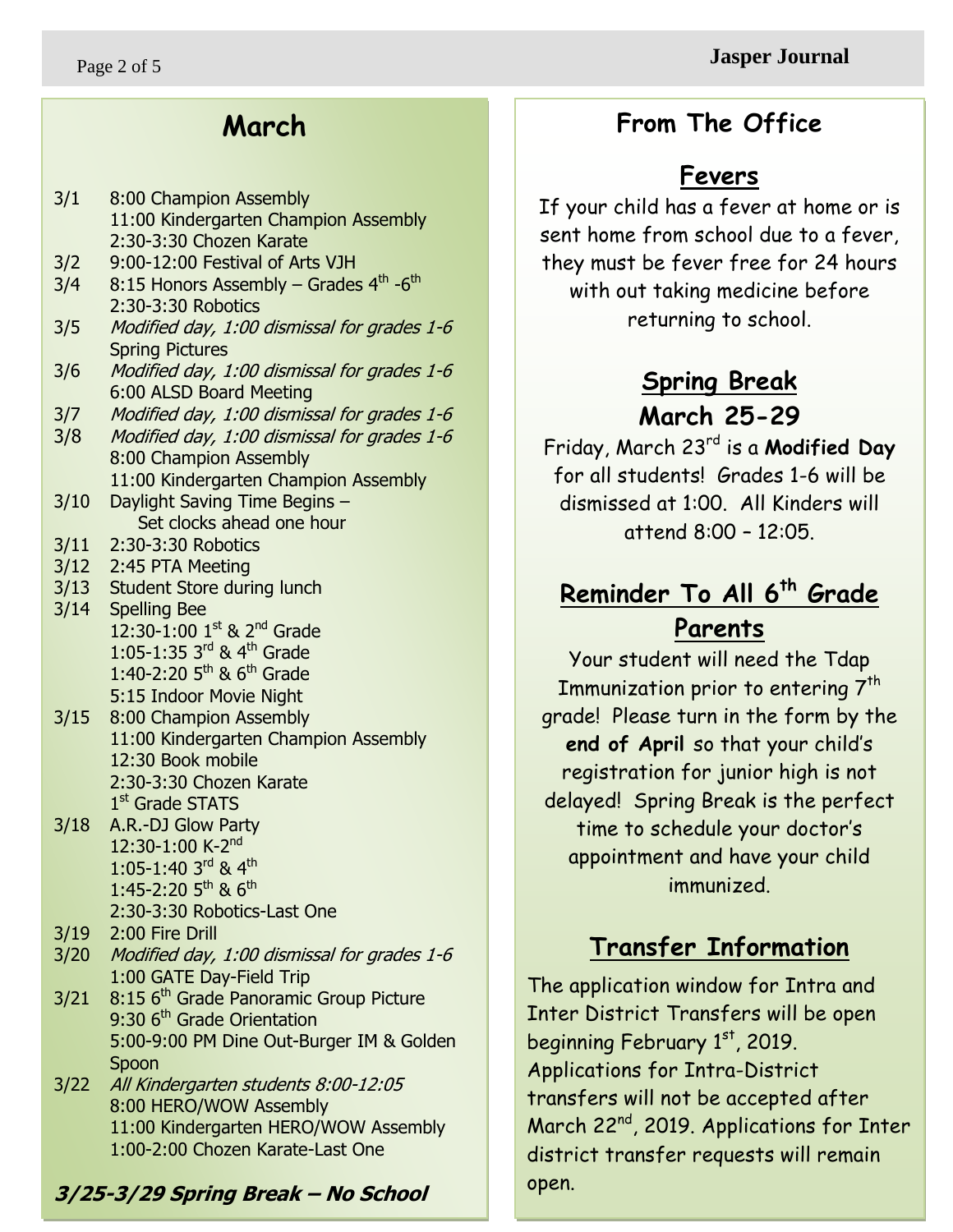**Jasper Journal** Page 3 of 5

## **7 th Grade Parent Orientation**

**Tuesday, April 2, 2019** 6:30 pm **ALJH Multipurpose Room** 9000 Lemon Ave, Alta Loma 91701

Please join us for this informative orientation for incoming  $7<sup>th</sup>$  grade students.

Registration paperwork will be sent home with your child on Thursday, March 21, 2019.

Please complete the registration paperwork and return to your home school by Friday, April 5, 2019.



Join us for our annual Volunteer Luncheon on Wednesday April 17<sup>th</sup> from 11:00-1:00. We encourage you to come during your child's lunch time so you may eat with your child's teacher.

Student Store Wednesday, March 13, 2019

GOLDEN  $\mathbf{S} \mathop{\mathbf{P}}_{\mathsf{FROZEN}} \mathbf{Q} \mathbf{O} \mathbf{N}$ 

# **Dine Out Night**

Thursday, March 21st



# **Mamic Dads** STEAM Night

Calling all dads, grandpas, uncles, etc. Join us for our Dynamic Dads event on Thursday, April  $4^{\text{th}}$ , at 5:30 PM. We will have lots of fun games and activities for our "Dads" and kids. Watch for an informational flyer to come home soon.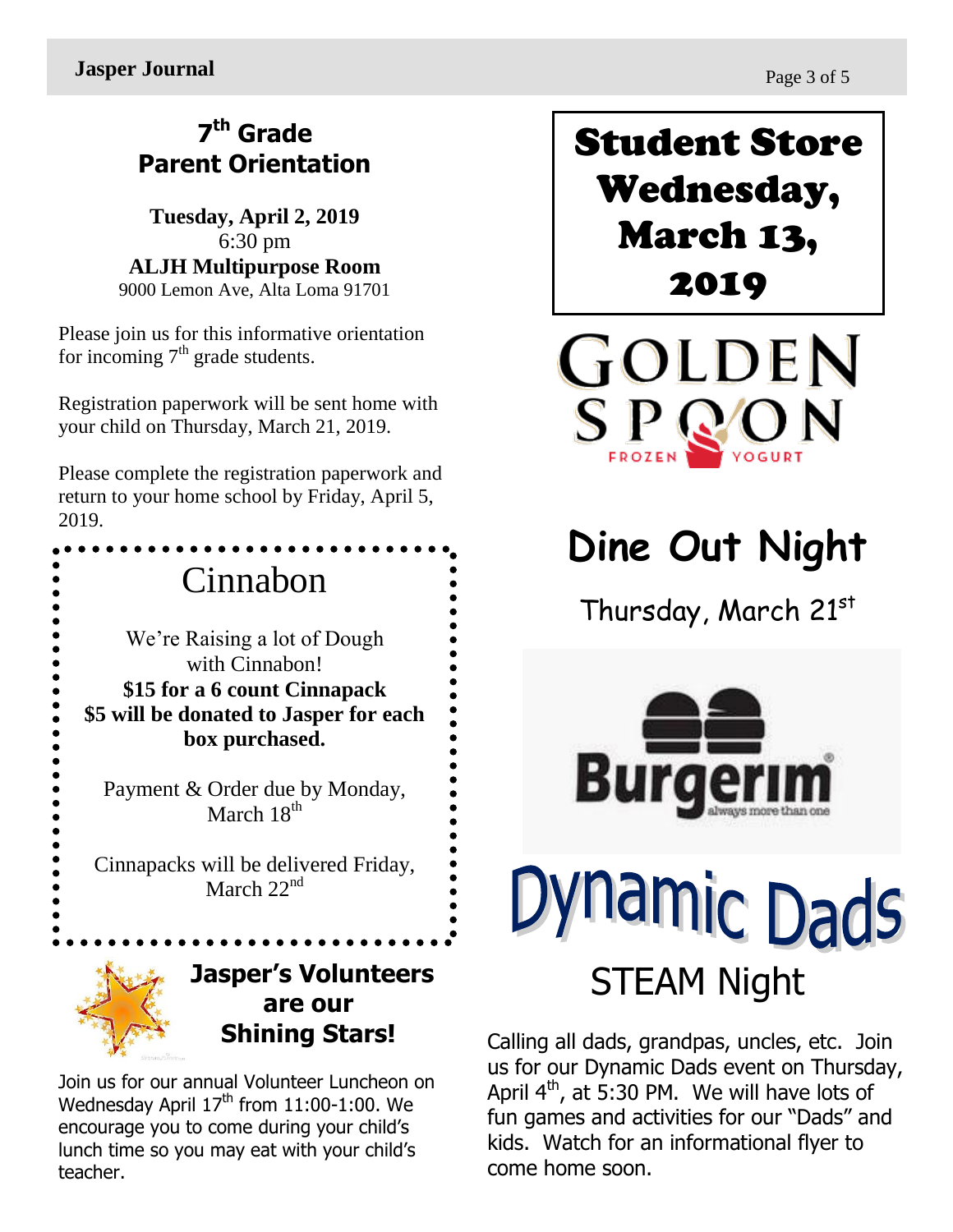### **The Yearbook Order Deadline Is Approaching!**

Yearbooks can be purchased for as little as \$15 Until **noon** on March 18, 2019.

### Yearbooks can be purchased online YBPAY.LOFETOUCH.COM **Yearbook ID code 9455519**

Or you may choose to pick up an order form in the office **(cash payment only)**



 A limited number of soft cover yearbooks will be available for sale for \$20 the last week of school. No Personalization is available after March 18th.

# **Purple Easel**

**Jasper Paint Event Last Event of this year!**

**Wednesday, April 10, 2019 1:00 pm-3:00 pm Jasper MPR \$18.00- Cash or Check Please make check out to Purple Easel**

> **Grades 3rd -6 th \*Flyers in the front office**



### **Class Placement**

Students are placed into the next grade level classroom by their current teacher. This is done in the first week of May. When placing students, teachers ensure **an even balance of academic skills from** • high to low, as well as a balance of student behavior issues. The number of students involved in GATE (upper grade **Demonly** Special Education, and English Language Learners is also balanced as is an equalization of gender. It is critical that some students be separated from other students. Within the framework, student personality and a good "match" is also considered. The teachers put great care and time into this process. The site administrator gives a final check to ensure that classes are equally balanced. If a parent or guardian has a specific concern regarding placement, we ask that the front office be notified of this **in writing** by April 27, 2018.